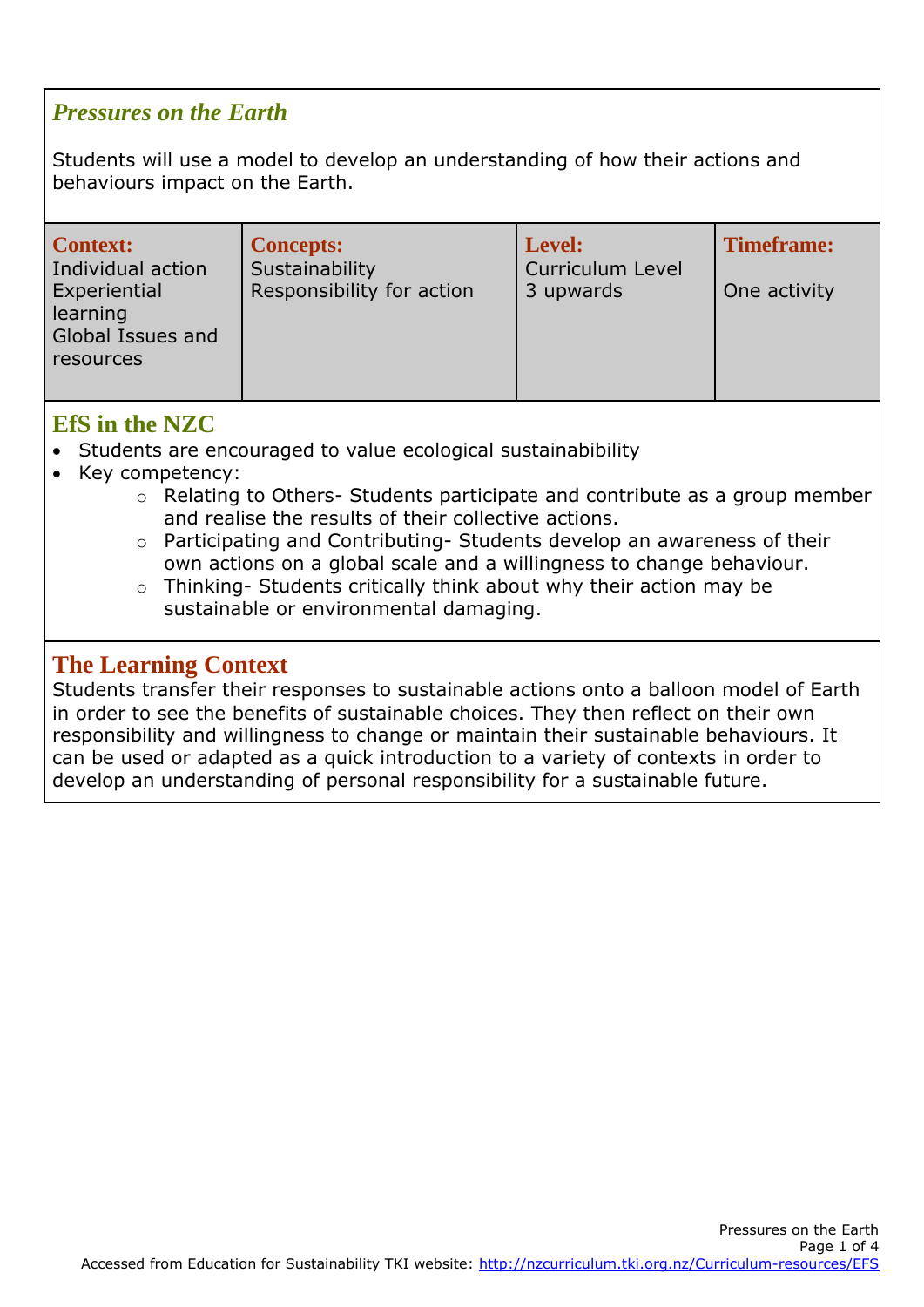|                                                                                                                                                                                                                                                                                                                                                                                                                                                                                                                                                                                                                                                                                                                                                                                                                                                                                                                                                                                                                                        | <b>Teaching as Inquiry</b><br>p.35 NZC<br><b>When planning consider</b><br>these questions                                                                                                                             |
|----------------------------------------------------------------------------------------------------------------------------------------------------------------------------------------------------------------------------------------------------------------------------------------------------------------------------------------------------------------------------------------------------------------------------------------------------------------------------------------------------------------------------------------------------------------------------------------------------------------------------------------------------------------------------------------------------------------------------------------------------------------------------------------------------------------------------------------------------------------------------------------------------------------------------------------------------------------------------------------------------------------------------------------|------------------------------------------------------------------------------------------------------------------------------------------------------------------------------------------------------------------------|
| <b>Student learning outcomes</b>                                                                                                                                                                                                                                                                                                                                                                                                                                                                                                                                                                                                                                                                                                                                                                                                                                                                                                                                                                                                       | <b>Teaching inquiry</b>                                                                                                                                                                                                |
| Possible learning outcomes that could be achieved through this<br>activity:<br>Students will understand why some actions benefit the<br>$\bullet$<br>environment.<br>Students will develop awareness of the consequences of<br>$\bullet$<br>their actions.<br>Students will make choices about their own behaviours in<br>relation to a sustainable future.                                                                                                                                                                                                                                                                                                                                                                                                                                                                                                                                                                                                                                                                            | Will this strategy<br>support my students to<br>learn this?<br>How will we know?                                                                                                                                       |
| <b>Suggested teaching and learning sequence</b>                                                                                                                                                                                                                                                                                                                                                                                                                                                                                                                                                                                                                                                                                                                                                                                                                                                                                                                                                                                        | <b>Teaching and</b><br>learning                                                                                                                                                                                        |
| 1. The teacher organizes groups of four-five students.<br>2. The teacher gives one student in each group a balloon, who<br>blows it up until it is firm and each balloon is about the same<br>size. Students do not tie a knot in the balloon, but hold it<br>tightly.<br>3. The teacher explains that this balloon represents the earth. The<br>teacher then asks the students to describe the balloon in terms<br>of it representing the earth, texture, colour, shape. There are<br>many human activities that affect the earth and its resources.<br>The teacher asks students what are some activities?<br>4. The teacher asks verbally the sustainability action questions.<br>5. Each member of the group, including the person with the<br>balloon contributes their answer either yes or no. For every<br>environmentally sustainable answer - let a little bit of air out of<br>the balloon - a little bit of stress is taken off the Earth. For<br>other answers - add another puff of air to the balloon. What<br>happens? | <b>Learning inquiry</b><br>What happened during<br>the learning?<br>How did my students<br>respond?<br>How will this learning<br>contribute to a<br>sustainable future?<br>How can this learning<br>make a difference? |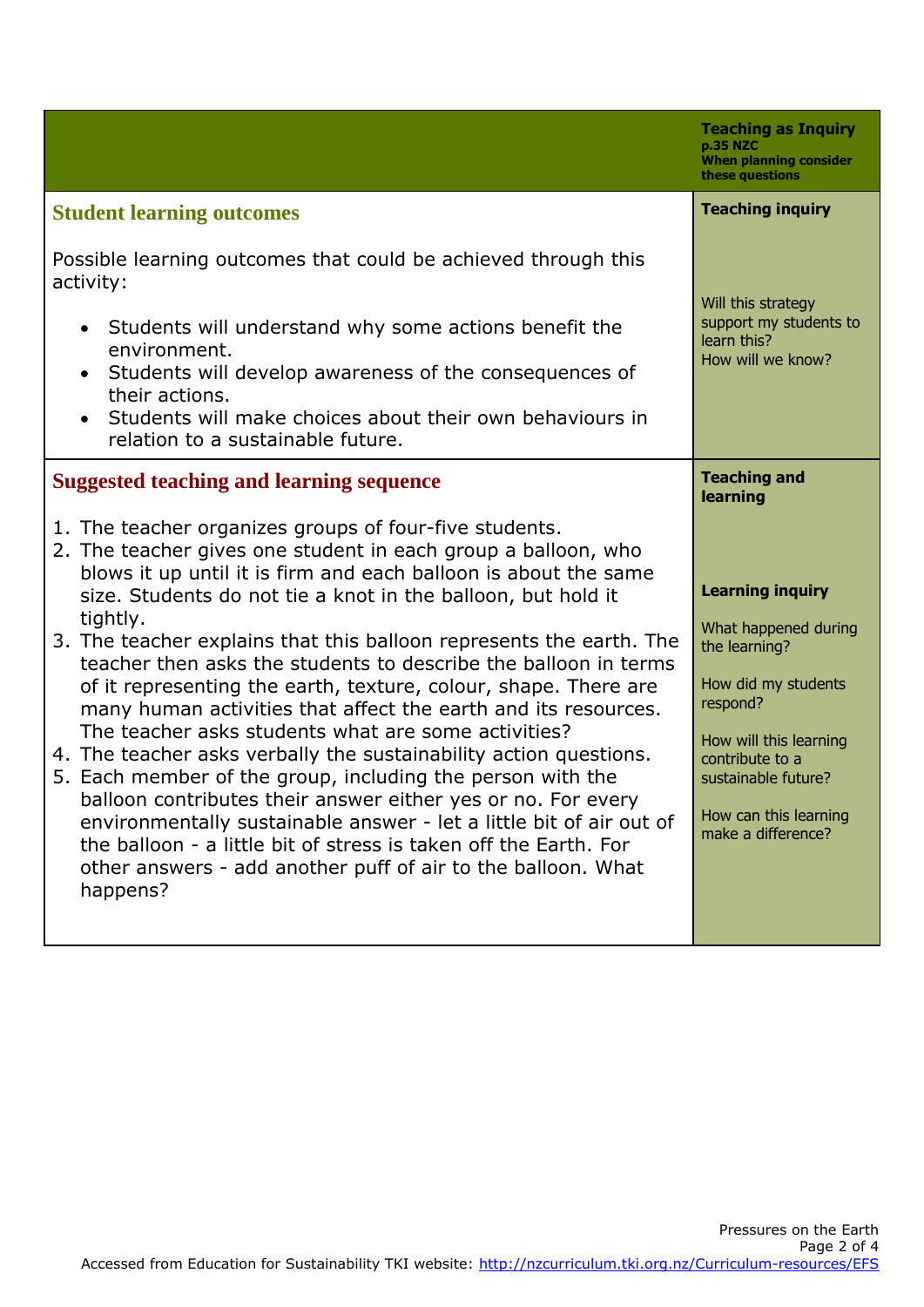| <b>Sustainability Action Questions</b>                          |                          | Let<br>out air |
|-----------------------------------------------------------------|--------------------------|----------------|
| 1. Do you walk, bike or travel by bus to school?                | <b>No</b>                | <b>Yes</b>     |
| 2. Do you wrap your school lunch in gladwrap?                   | <b>Yes</b>               | <b>No</b>      |
| 3. Do you collect food scraps for the compost or worm bin?      | <b>No</b>                | Yes            |
| 4. Do you grow vegetables at home?                              | <b>No</b>                | <b>Yes</b>     |
| 5. Do you turn off a light whenever you leave a room?           | <b>No</b><br>Yes         |                |
| 6. Do you leave the tap running when you clean your teeth?      |                          | <b>No</b>      |
| 7. Do you throw paper away when you have only used one<br>side? | <b>Yes</b><br><b>Yes</b> | <b>No</b>      |
| 8. Do you turn off the TV at the wall?                          | <b>No</b>                | Yes            |

## Possible Explanations

1. Do you walk, bike or travel by bus to school? Our reliance on cars that burn fossil fuels is one of the major causes of increased levels of carbon dioxide in the atmosphere and it a major cause of air pollution

- 2. Do you wrap your school lunch in gladwrap? Gladwrap may take up to 40 years to breakdown.
- 3. Do you collect food scraps for the compost or worm bin? Compost and worm farms reduce the amount of waste going to landfill
- 4. Do you grow vegetables at home? Fresh cooked vegetables cook more quickly and are usually more nutritious than frozen or canned. No transport costs.
- 5. Do you turn off a light whenever you leave a room? Turning off lights saves energy and money. The more energy, the more rivers are dammed or more fossil fuel is burned, causing air pollution and increased carbon dioxide emissions
- 6. Do you leave the tap running when you clean your teeth? Turning off the tap saves water and money. The more water used the more water catchment areas needed and the increased cost of treating water.
- 7. Do you throw paper away when you have only used one side? Paper comes from trees. The more used, the more trees we need to cut down. Why is it important to conserve forests?
- 8. Do you turn the TV off at the wall? Turning off appliances saves energy and money. The more energy used, the more rivers are dammed or more fossil fuel is burned, causing air pollution and increased carbon dioxide emissions